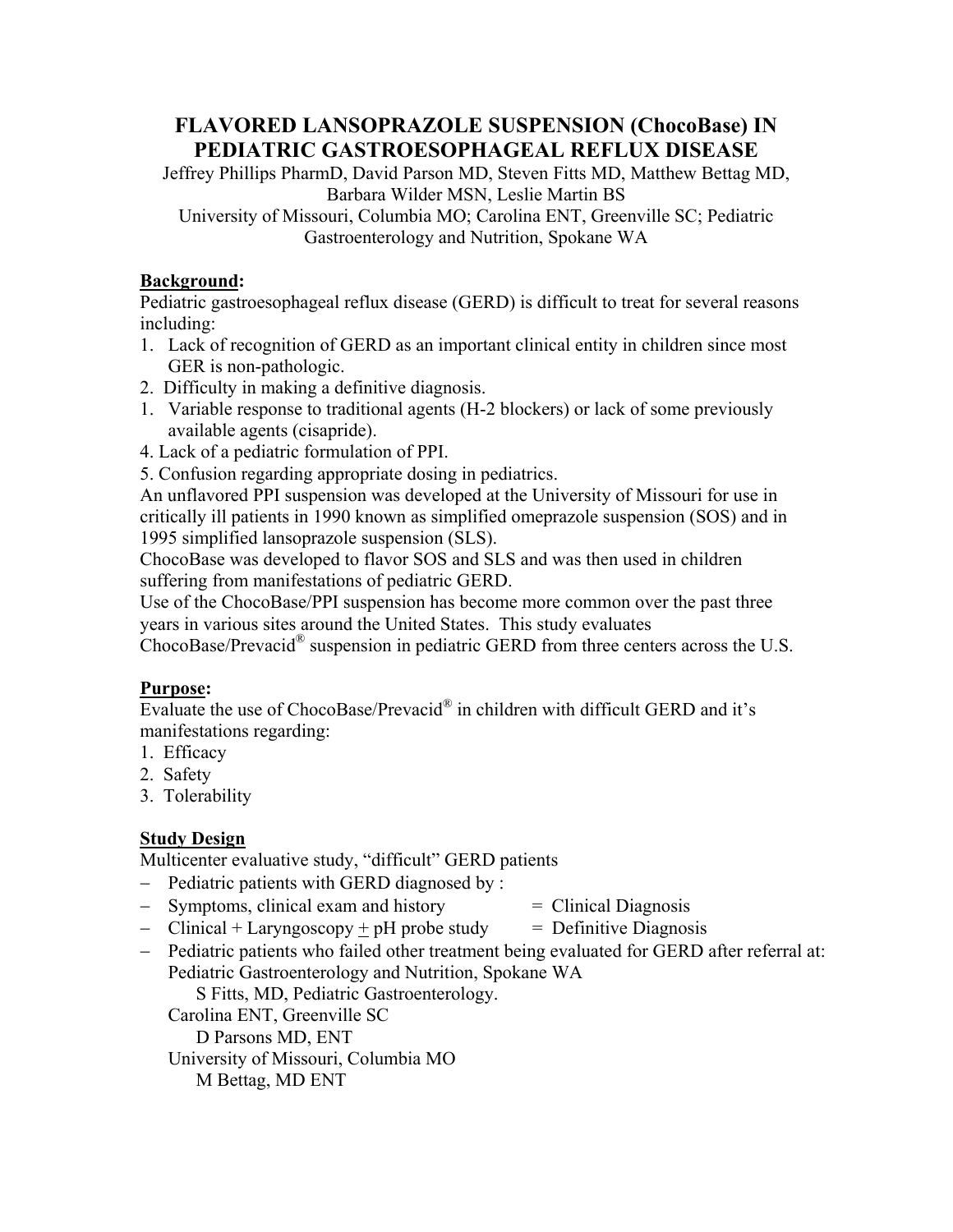All patients received ChocoBase/Prevacid<sup>®</sup>

- Dosing started at 2 mg/kg/day, titrated upward to symptom control
- All prescriptions were filled at the same pharmacies for each location.
- All data collected by outside reviewers.

Outcomes evaluations were performed at periodic intervals after treatment with ChocoBase/Prevacid® initiated.

**I. Efficacy Evaluation** (defined by evaluating change in GERD symptoms from baseline as documented by primary physician and guardian)

**Significant Improvement w/Resolution**: Significant clinical improvement as evidenced by complete resolution of symptoms related to GERD.

**Some improvement**: Clearly improvement in symptoms but not complete resolution of symptoms.

**No Change**: No discernable change from baseline.

**Worsened/Does not tolerate**: Patient symptoms get worse or patient does not tolerate.

#### **II. Safety Evaluation**

#### **Adverse Effects**:

Relationship to drug in question

Highly likely: those effects that develop on drug treatment then abate upon discontinuation and return upon rechallenge.

Probable: those effects that develop on drug treatment and abate upon dechallenge.

Possible: those effects that develop on drug treatment.

Severity of adverse effect

Life threatening: Requires hospitalization and could be reasonably expected to lead to death.

Severe: requires additional treatment to ameliorate adverse effect

Mild: causes discomfort that readily abates upon discontinuation of offending agent without additional treatment.

#### **III. Tolerability Evaluation** (overall measure of likely compliance)

Child took the medication readily and without difficulty. Child refused medication sometimes. Child completely refused the medication.

#### **RESULTS:**

Data were collected on 60 subjects selected from a larger group of patients at each of three sites:

| Spokane WA    | $n = 13$ |
|---------------|----------|
| Greenville SC | $n = 21$ |
| Columbia MO   | $n = 26$ |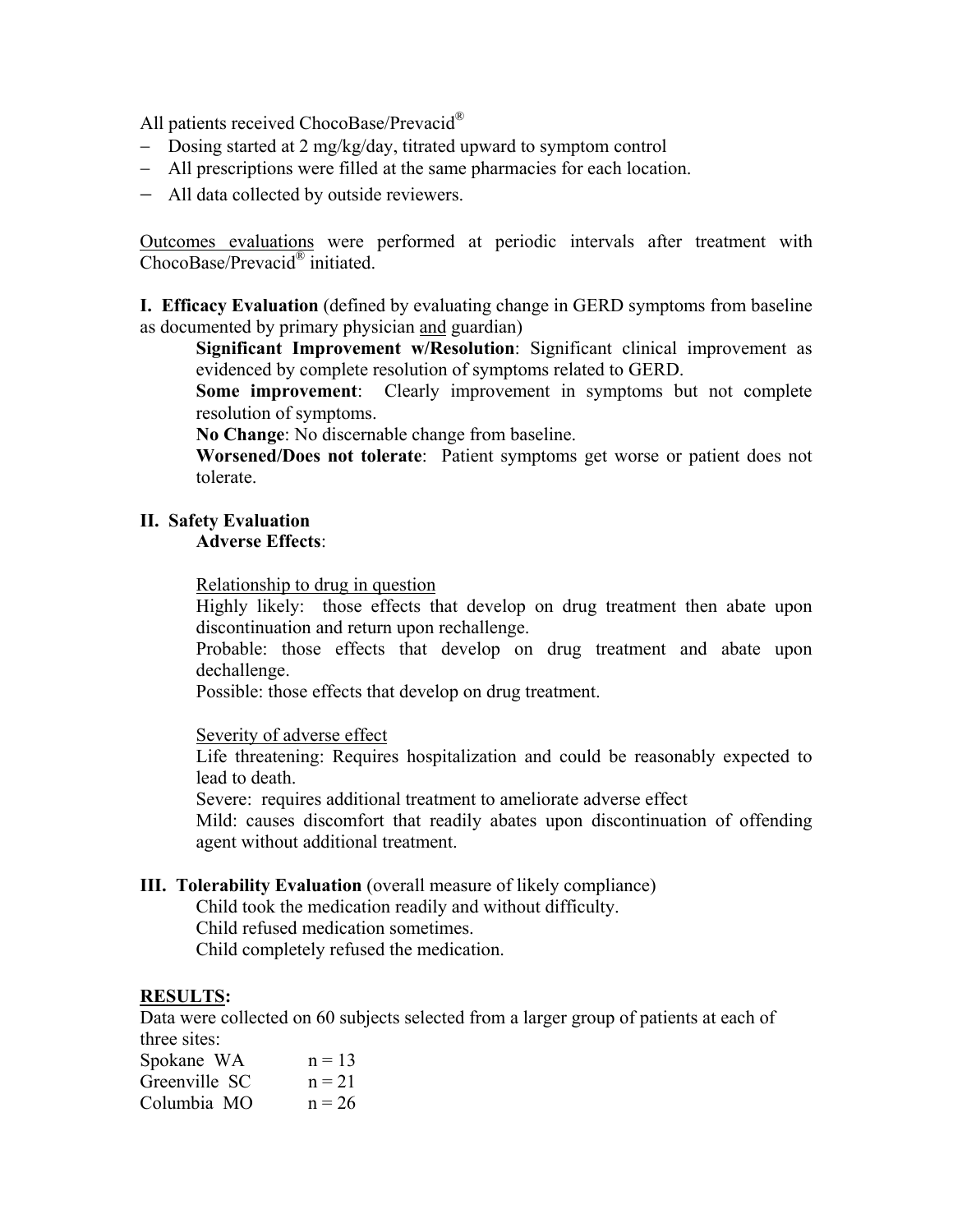**60/60** patients had symptoms, clinical exam and history consistent with GERD. **43/60** had a definitive diagnosis (e.g. clinical diagnosis + pH study, laryngoscopy)

#### **Demographics**

The age that GERD was identified ranged from birth to 14 years. 20 female and 40 male The mean age that ChocoBase/Prevacid<sup>®</sup> was started was 21.5 months.

#### **Dosage Requirements**

The overall mean dose to get significant symptom control was 2.6 mg/kg. Those patients under 1 yr of age required a disproportionately higher dosage. Children less than 4 months required the highest dosage  $5 \pm 1.9$  mg/kg (mean  $\pm$  s.d.)

#### **I. EFFICACY EVALUATION**

**Significant Improvement w/Resolution**: *47/60 = 78%* **Some improvement (still some symptoms)**: *2/60 = 3%* **No change**: *7/60 = 12%*  **Did not tolerate or worsened**: *1/60 = 2% (would not take medication)* 

#### **II. SAFETY EVALUATION**

**Adverse Effects highly likely or probable:** 3 loose stools 2 resolved with continued dosing 1 required discontinuation (moderate) No serious or life threatening adverse events.

#### **III. TOLERABILITY**

Child took the medication readily and without difficulty. *56/60 (93%)* Child refused medication sometimes. *3/60 (5%)* Child completely refused the medication. *1/60 (2%)*

#### **OTHER FINDINGS**

45 of 60 children received once daily dosing 15 of 60 used twice daily dosing (most often those < 1 yr of age)